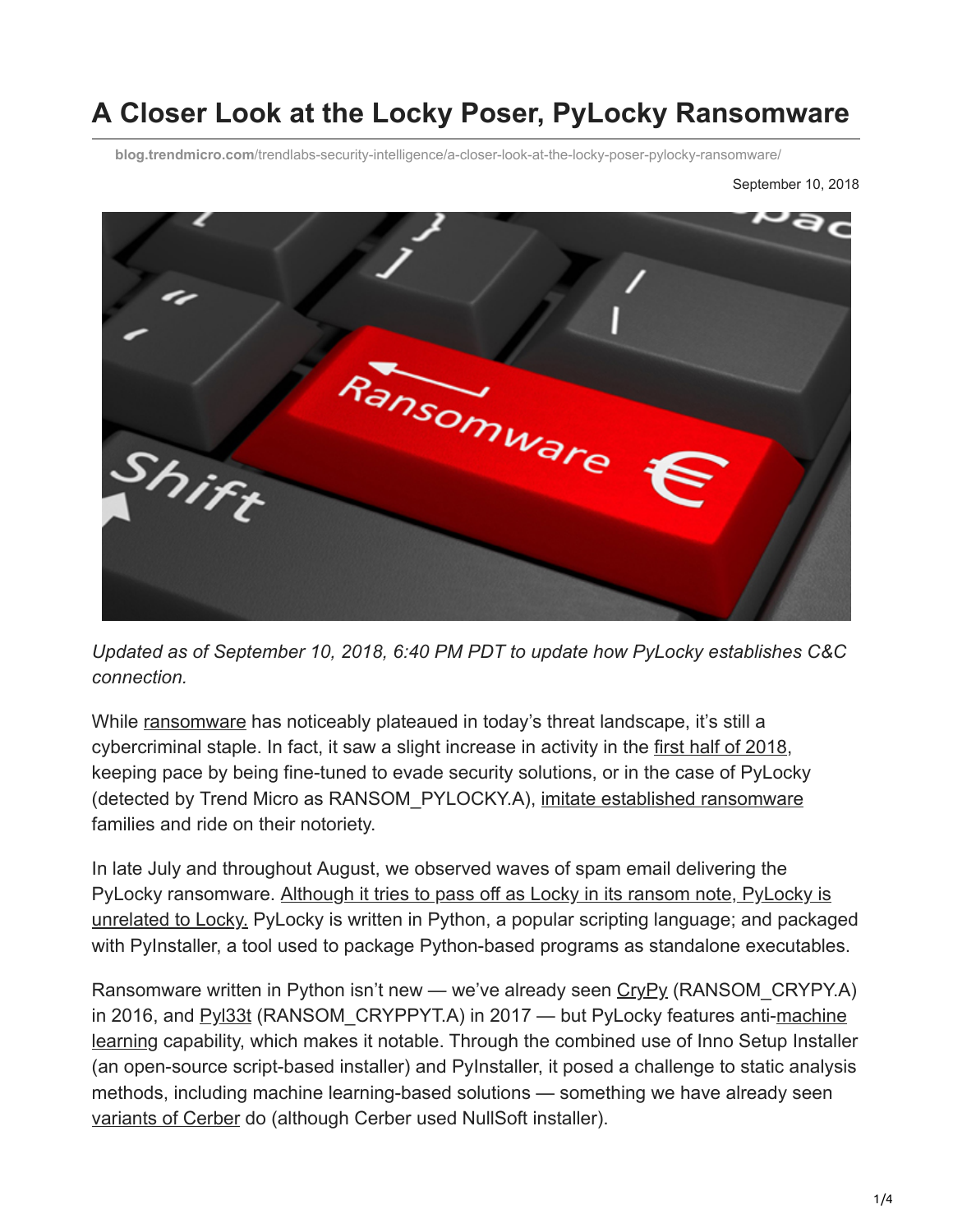PyLocky's distribution also appears to be concentrated; we saw several spam emails targeting European countries, particularly France. And though the spam run started out small, its volume and scope eventually increased.

**[F](https://blog.trendmicro.com/content/dam/trendmicro/global/en/migrated/security-intelligence-migration-spreadsheet/trendlabs-security-intelligence/2018/09/pylocky-ransomware-1.jpg)**<sup>*igure 1: Distribution of PyLocky-related spam runs on August 2 (left) and August 24*</sup> *(right)*

 $\overline{\phantom{a}}$ 

*Figure 2: PyLocky's ransom note pretending to be the Locky ransomware*

#### **Infection Chain**

On August 2, we detected a spam run distributing PyLocky to French businesses, luring them with socially engineered subject lines such as those related to invoices. The email entices the user to click a link, which redirects users to a malicious URL containing PyLocky.

*[F](https://blog.trendmicro.com/content/dam/trendmicro/global/en/migrated/security-intelligence-migration-spreadsheet/trendlabs-security-intelligence/2018/09/pylocky-ransomware-3.png)igure 3: Spam email with the subject line, "Nous avons reçu votre paiement," which means "We have received your payment".*

The malicious URL leads to a ZIP file (*Facture\_23100.31.07.2018.zip*) that contains a signed executable (*Facture\_23100.31.07.2018.exe*). When successfully run, the *Facture\_23100.31.07.2018.exe* will drop malware components — several C++ and Python libraries and the Python 2.7 Core dynamic-link library (DLL) — along with the main ransomware executable (*lockyfud.exe*, which was created via PyInstaller ) in C:\Users\ {user}\AppData\Local\Temp\is-{random}.tmp.

### $\overline{\phantom{a}}$

**[F](https://blog.trendmicro.com/trendlabs-security-intelligence/files/2018/09/pylocky-ransomware-4-2.png)**<sup>*igure 4: The digital signature information of the ZIP file (top), and PyLocky-related*</sup> *malware components (bottom)*

PyLocky encypts image, video, document, sound, program, game, database, and archive files, among others. Here's a list of file types PyLocky encrypts:

*.dat, .keychain, .sdf, .vcf, .jpg, .png, .tiff, .gif, .jpeg, .jif, .jp2, .jpx, .j2k, .j2c, .fpx, .pcd, .bmp, .svg, .3dm, .3ds, .max, .obj, .dds, .psd, .tga, .thm, .tif, .yuv, .ai, .eps, .ps, .svg, .indd, .pct, .mp4, .avi, .mkv, .3g2, .3gp, .asf, .flv, .m4v, .mov, .mpg, .rm, .srt, .swf, .vob, .wmv, .doc, .docx, .txt, .pdf, .log, .msg, .odt, .pages., .rtf, .tex, .wpd, .wps, .csv, .ged, .key, .pps, .ppt., .pptx, .xml, .json, .xlsx, .xlsm, .xlsb, .xls, .mht, .mhtml, .htm, .html, .xltx, .prn, .dif, .slk, .xlam, .xla, .ods, .docm, .dotx, .dotm, .xps, .ics, .mp3., .aif, .iff, .m3u, .m4a, .mid, .mpa, .wav, .wma, .msi, .php, .apk, .app, .bat, .cgi, .com, .asp, .aspx, .cer, .cfm, .css, .js, .jsp, .rss, .xhtml, .c, .class, .cpp, .cs, .h, .java, .lua, .pl, .py, .sh, .sln, .swift, .vb, .vcxproj, .dem, .gam, .nes, .rom, .sav, .tgz, .zip, .rar, .tar, .7z, .cbr, .deb, .gz, .pkg, .rpm, .zipx, .iso, .ged, .accdb, .db, .dbf, .mdb, .sql, .fnt, .fon, .otf, .ttf, .cfg, .ini, .prf, .bak, .old, .tmp, .torrent*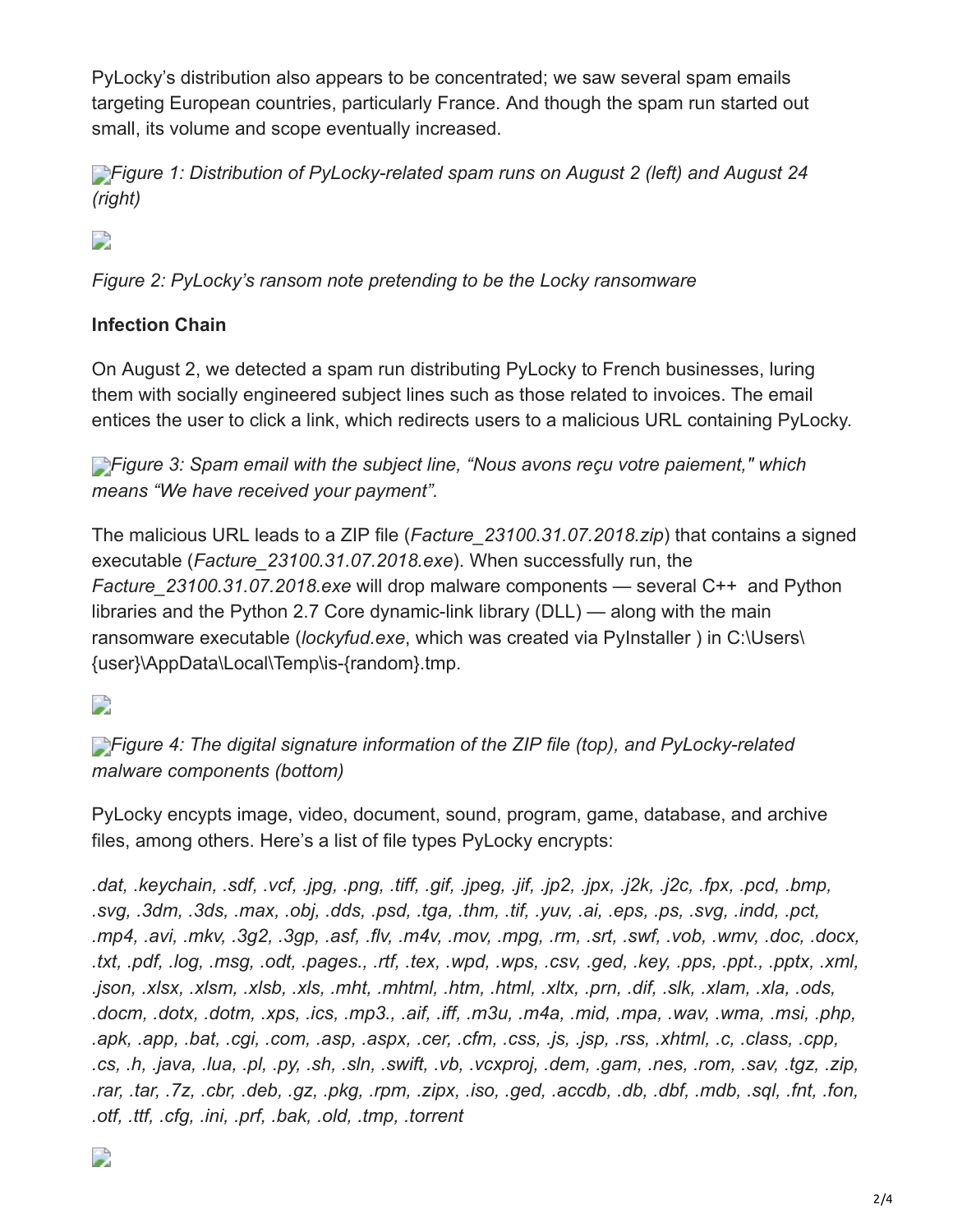*Figure 5: Code snippets showing PyLocky querying system properties (top), and being configured to sleep for a certain time to evade traditional sandbox solutions (bottom)*

## **Encryption routine**

PyLocky is configured to encrypt a hardcoded list of file extensions. PyLocky also abuses Windows Management Instrumentation (WMI) to check the properties of the affected system. For its anti-sandbox capability, PyLocky will sleep for 999,999 seconds — or just over 11.5 days — if the affected system's total visible memory size is less than 4GB. The file encryption routine executes if it is greater than or equal to 4GB.

After encryption, PyLocky will establish communication with its command-and-control (C&C) server. PyLocky implements its encryption routines using PyCrypto library – using the 3DES (Triple DES) cipher. PyLocky iterates through each logical drive, first generating a list of files before calling the 'efile' method, which overwrites each file with an encrypted version, then drops the ransom note.

PyLocky's ransom notes are in English, French, Korean, and Italian, which may suggest that it may also target Korean- and Italian-speaking users. It also sends the affected system's information to the C&C server via POST.

 $\overline{\phantom{a}}$ 

*[F](https://blog.trendmicro.com/content/dam/trendmicro/global/en/migrated/security-intelligence-migration-spreadsheet/trendlabs-security-intelligence/2018/09/pylocky-ransomware-6-2.png)igure 6: Code snippets showing PyLocky's C&C communication (top) and encryption routine (bottom)*

*[F](https://blog.trendmicro.com/trendlabs-security-intelligence/files/2018/09/pylocky-ransomware-7.png)igure 7: PyLocky's ransom notes in different languages*

## **Mitigation and Trend Micro Solutions**

PyLocky's evasion techniques and [abuse of legitimate tools](https://www.trendmicro.com/vinfo/tmr/?/us/security/news/security-technology/2017-notably-abused-system-administration-tools-and-protocols) typically reserved to administrators further exemplify the significance of defense in depth. For instance, machine learning is a valuable cybersecurity tool in detecting unique malware, but it is not a silver bullet. With today's threats, there are different vectors at the attackers' disposal, which [makes a multi-layered approach to security important. Apply best practices: regularly back](https://www.trendmicro.com/vinfo/tmr/?/us/security/news/virtualization-and-cloud/best-practices-backing-up-data) up files, keep the system updated, [secure](https://www.trendmicro.com/vinfo/tmr/?/us/security/news/cybercrime-and-digital-threats/best-practices-securing-sysadmin-tools) the use of system components, and [foster](https://www.trendmicro.com/vinfo/tmr/?/us/security/news/cybercrime-and-digital-threats/why-ransomware-works-psychology-and-methods-to-distribute-infect-and-extort) a culture of cybersecurity awareness.

Trend Micro [XGen™ security](https://blog.trendmicro.com/en_us/business/products/all-solutions.html) provides a cross-generational blend of threat defense techniques against a full range of threats for [data centers,](https://blog.trendmicro.com/en_us/business/products/hybrid-cloud/security-data-center-virtualization.html) [cloud environments](https://blog.trendmicro.com/en_us/business/products/hybrid-cloud/cloud-migration-security.html), [networks](https://blog.trendmicro.com/en_us/business/products/network.html), and [endpoints](https://blog.trendmicro.com/en_us/business/products/user-protection.html). It features high-fidelity machine learning to secure the [gateway](https://blog.trendmicro.com/en_us/business/products/user-protection/sps.html) and [endpoint](https://blog.trendmicro.com/en_us/business/products/user-protection/sps.html) data and applications, and protects physical, virtual, and cloud workloads. With capabilities like web/URL filtering, behavioral analysis, and custom sandboxing, XGen™ protects against today's purpose-built threats that bypass traditional